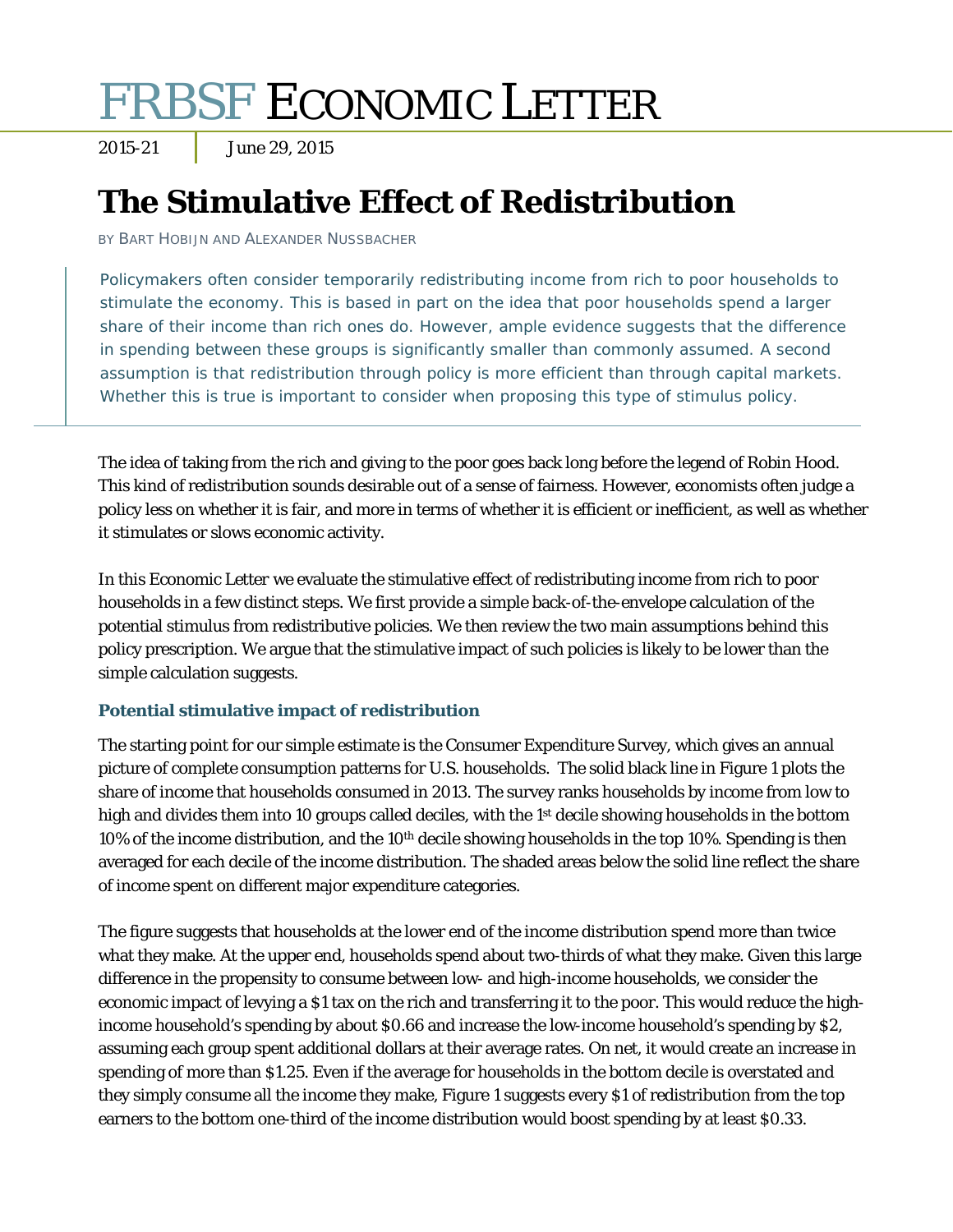Although this calculation assumes that a household's propensity to consume an additional dollar of income will be the same as its average propensity to consume, the two can be different. The average propensity to consume shown by the solid black line in Figure 1 is the percent of total income that goes to consumption. However, the percentage of any additional income that goes to consumption is called the *marginal* propensity to consume. Households may choose to consume less of their additional income than they do of their regular income. This has policy implications because the



effectiveness of redistribution policies is determined by the marginal rather than the average propensity to consume. In principle we could use the estimated consumption profile in Figure 1 to account for the difference between average and marginal propensities to consume. In practice, however, the difference between the marginal and average propensities to consume does not affect the main conclusion of the initial back-of-the-envelope result. There are still two main reasons why this result overstates the stimulative effect of redistributing income.

#### **Measurement error**

A closer look at the data in Figure 1 suggests that actual differences in average propensities to consume across households may be much smaller than the figure suggests. Measurement errors in the levels of consumption and income across the household income distribution are likely to have overstated the difference in propensities to consume.

First, let's focus on the lower end of the income distribution. Figure 1 suggests that spending of the 10% of households with the lowest levels of income is about twice as much as they make a year. Households in the second and third deciles of the income distribution spend, on average, 40% and 26% more than they make, respectively. In fact, taking these data at face value we would conclude that only households in the top 60% of the income distribution have positive saving rates on average. This would imply that a large segment of the population, approximately 40%, is spending well beyond its means.

Standard economic theory (Friedman 1956) suggests that if households can borrow and save, they will smooth their consumption over their lifetime. This means that their level of spending is determined by the total income over their lifetime, also called permanent income, rather than by their income on a period-byperiod basis. Thus, part of the high reported rates of spending for low-income households in the data may reflect households that faced a temporary reduction in income, for example because of a spell of unemployment or self-employment business losses, or because households expected their income to otherwise significantly increase in the future. For such households, if current income falls substantially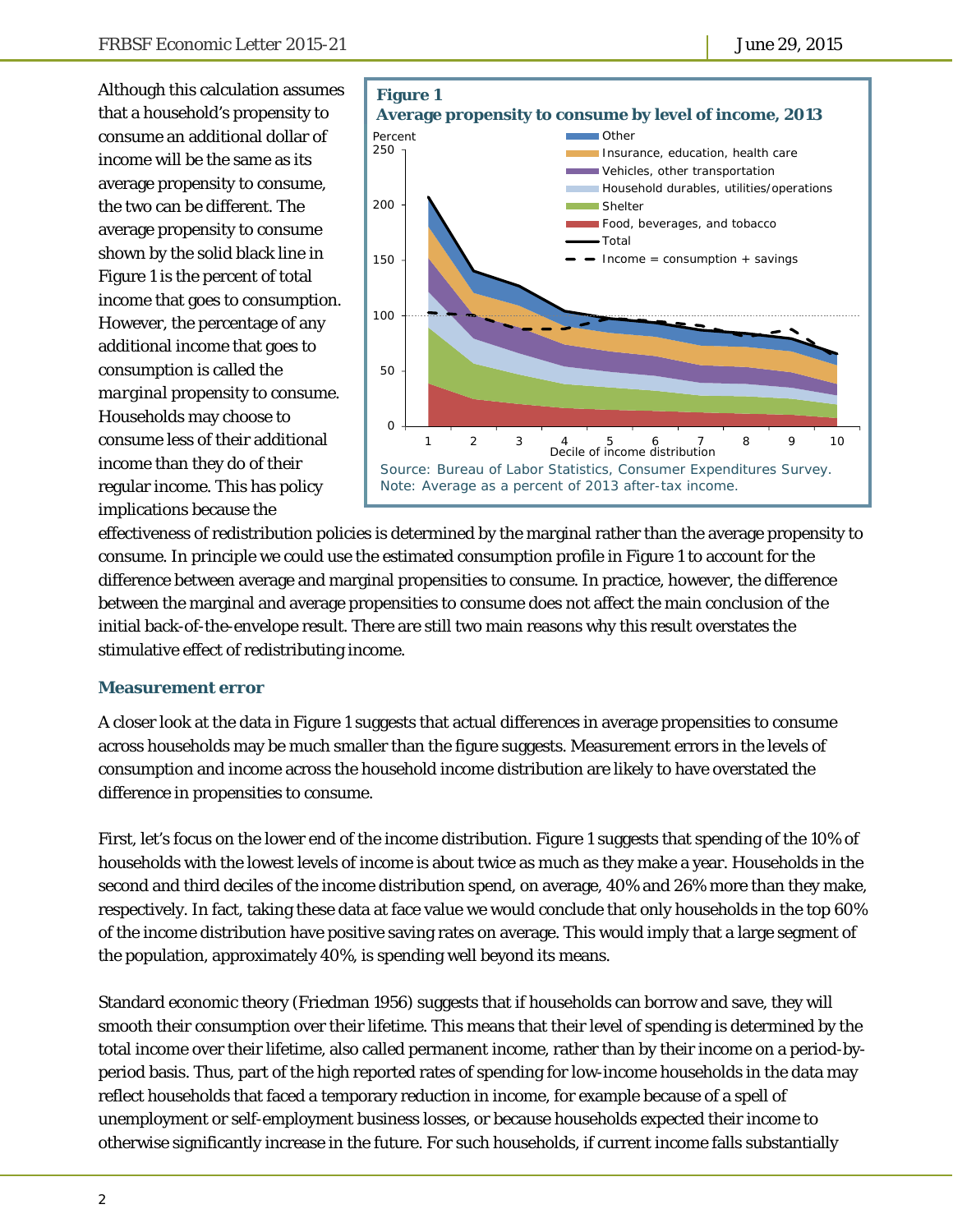below their permanent income, they may end up borrowing money and spending a lot more than they make in a given year. Moreover, such households may not change their spending a lot if they receive a temporary redistribution through fiscal policy, since it would only slightly increase their permanent income. However, research by Johnson, Parker, and Souleles (2006) finds that there is a substantial fraction of households, especially with low liquid wealth and low income, whose behavior is not consistent with the permanent income hypothesis. Such households actually do adjust their spending quite a bit more than predicted by the theory, even in response to a temporary uptick in their income.

Another measurement issue that may explain the observed high spending rates of households in the bottom of the income distribution is that they may understate their actual income. This could result from underreporting government transfer payments, as documented in Meyer, Mok, and Sullivan (2009), or other sources of income.

There is a simple way to see whether this might be the case. By definition, income equals consumption plus savings. In addition to the consumption and income data we used to calculate the propensity to consume in Figure 1, the Consumer Expenditure Survey also contains data on household savings. One can calculate an alternative measure of propensity to consume using the sum of consumption and saving as the measure of income rather than the income reported in the survey. The resulting alternative profile of the propensity to consume across the household income distribution is shown by the dashed black line in Figure 1. This alternative measure results in a flatter profile of the propensity to consume than the conventional measure, largely because the estimates for low-income households are much lower. The revised estimates suggest these households report consumption and savings levels that are consistent with a substantially higher income than they report in the survey. At the other end of the distribution, high-income households tend to underreport their consumption, especially for basic items like food. This results in an understatement of their propensity to consume (Aguiar and Bils 2011).

Combining the measurement biases at the lower and upper ends of the income distribution suggests that the actual profile is much flatter than the initial one we discussed. According to the dashed line, the difference in average propensity to consume between poor and rich households appears closer to 30 percentage points rather than the 100-plus percentage points implied by the solid black line.

## **Capital market imperfections**

Our discussion of the permanent income hypothesis touched on the importance of access to credit for household consumption levels relative to income. If households have access to credit then they are able to smooth their spending in response to a temporary negative shock to income. Even if they do not have access to credit, households can still self-insure by setting aside savings to cover expenses in times of unexpected income losses. In both cases, peoples' consumption decisions are driven mainly by their permanent income, and so a high propensity to consume in 2013 may simply reflect a temporary loss of income. The fact that households at the low end of the income distribution can consume substantially more than they earn may also suggest that they have more access to credit than is apparent. In this case, the simple back-of-the-envelope calculation may overstate what fraction of additional income these households would consume.

For redistributive policies to have a stimulative effect, the bulk of households on the receiving end must have limited access to credit and limited savings to cover their spending in case of a loss of income. McKay and Reis (2013) study a formal model that includes redistributive policies as an automatic stabilization